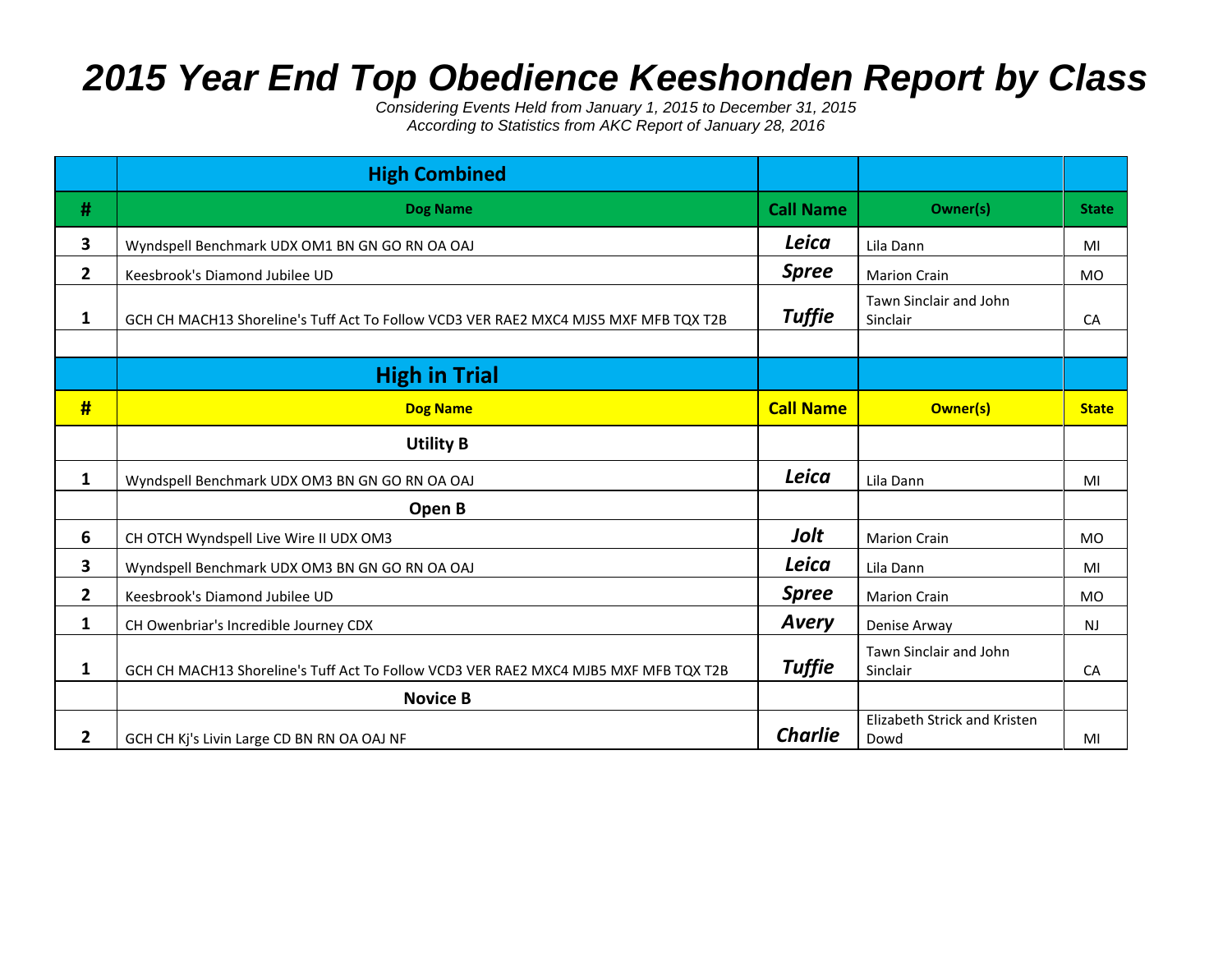| <b>Rank</b>    | <b>Novice A</b>                                            | <b>Call Name</b> | <b>Owner(s)</b>                                             | <b>State</b> | <b>Points</b> |
|----------------|------------------------------------------------------------|------------------|-------------------------------------------------------------|--------------|---------------|
| $\mathbf{1}$   | CH Coaster Kees Pounce And Bounce CD BN RAE OA AXJ         | <b>Bounce</b>    | Carol Blair and Stu Blair                                   | CA           | 20            |
| $\overline{2}$ | CH Cinderlad Barefoot In The Park BN RAE OA AXJ OF CGC     |                  | Leslie Meyn and Patricia<br>Tocalis                         | PA           | 14            |
| 3              | Kj's Beary Awesome                                         | <b>Bear</b>      | Makayla Barker                                              | IL           | 6             |
|                |                                                            |                  |                                                             |              |               |
| <b>Rank</b>    | <b>Novice B</b>                                            | <b>Call Name</b> | <b>Owner(s)</b>                                             | <b>State</b> | <b>Points</b> |
| $\mathbf{1}$   | GCH CH Kj's Livin Large CD BN RN OA OAJ NF                 | <b>Charlie</b>   | Elizabeth Strick and Kristen<br>Dowd                        | MI           | 97            |
| $\overline{2}$ | Trumpet's Guess Who CD BN                                  | Caper            | Bonnie David and Beth<br>Blankenship                        | TN           | 34            |
| $\overline{3}$ | Moonshadow's Little Man Gibbs CD BN RN CGC                 | <b>Seal</b>      | Ellen Kramer                                                | WI           | 24            |
| 4              | CH Sun-Kiss Uzetta CD BN RE                                | <b>Uzetta</b>    | Kathleen Bloden, Donna<br>Williams, Ernest Williams         | TN           | 18            |
| 4              | CH Geatland's Rabble Rouser CD                             | <b>Cornelius</b> | Rick Su and Judith Nye                                      | <b>NJ</b>    | 18            |
| 5              | CH Kj's Live-A-Little CD AX AXJ                            | <b>Olivia</b>    | <b>Shirley Kilpatrick</b>                                   | IN           | 14            |
| 6              | Ruttkay Wiggle My Way CD PCD                               |                  | Joan Hoffman and John<br>Hoffman                            | PA           | 13            |
| $\overline{7}$ | Imagine The Road To Success CD BN RN MX MXB MXJ MJB CGC    | Trip             | Carolyn Schaldecker and<br>Vernon Schaldecker               | IA           | 11            |
| 8              | Keepsake Lightning Strikes Twice CD NA NAJ                 | Leia             | Lydia Taylor                                                | VA           | 10            |
| 9              | Novel's New Tricks CD RN OA OAJ NF                         | <b>Artie</b>     | Linda and Gerald Hall,<br>Barbara Cobean, Sueanne<br>Nelson | WA           | 8             |
| 10             | Skyline's Geatland Aspiration CD NA NAJ NF                 | <b>Hope</b>      | Rick Su and Judith Nye                                      | <b>NJ</b>    | 6             |
| 10             | Nightwind's Dancing Dutchman CD BN RE                      | <b>Dutch</b>     | <b>Elaine Dante</b>                                         | <b>NC</b>    | 6             |
| 11             | Covenants Dashing Casanova CD RN MX MXB MXJ MJB NJP XF     | Dash             | Fran D'Amico and Pat<br>Ferguson                            | FL.          | 5             |
| 12             | MACH Covenants Connect The Dots RN MXB MJB XF              | <b>Pixie</b>     | Pat Ferguson and Fran<br>D'Amico                            | FL           | $\mathbf{2}$  |
| 13             | CH Covenants Wolf Kees Firestorm PCD BN RE NAJ NF THD CGCA | <b>Mayhem</b>    | Jennifer Rother and Anita<br>Houchins                       | FL.          | $\mathbf{1}$  |
| 13             | Sun-Kiss Xandra BN RA                                      | <b>Xandra</b>    | Kathleen and Chester Bloden,<br>Donna and Ernest Williams   | <b>NC</b>    | 1             |
| 13             | Ruttkay Freya RE                                           | <b>Freya</b>     | Ann Fowler                                                  | <b>NY</b>    | $\mathbf{1}$  |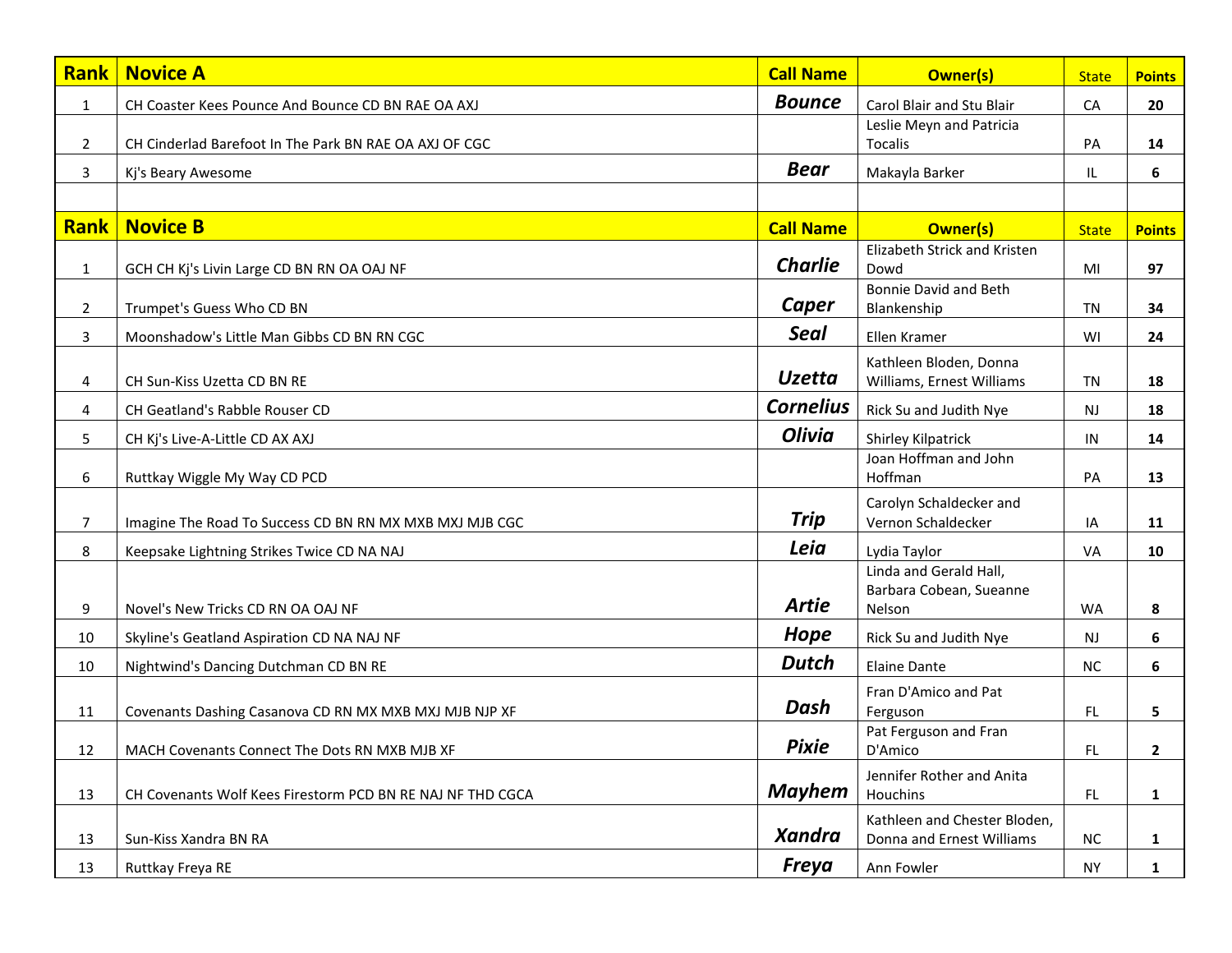| <b>Rank</b>    | <b>Open A</b>                                                                          | <b>Call Name</b> | Owner(s)                                               | <b>State</b> | <b>Points</b>  |
|----------------|----------------------------------------------------------------------------------------|------------------|--------------------------------------------------------|--------------|----------------|
| $\mathbf{1}$   | CH Owenbriar's Incredible Journey CDX                                                  | <b>Avery</b>     | Denise Arway                                           | <b>NJ</b>    | 35             |
| $\overline{2}$ | CH Wyndspell Sera's Toy Story CDX RN CGC                                               | <b>Bullseye</b>  | Dawn Sung and Steve Sung                               | CA           | 20             |
| 3              | GCH CH Daimler's Purple Passion CDX                                                    | <b>Betty</b>     | Julie Miller                                           | IL           | 19             |
| 4              | CH Shoreline's Ruby Slippers CDX BN RAE MX MXG MXJ MJS XF T2B                          | <b>Ruby</b>      | Patricia Voyles and Tawn<br>Sinclair                   | CA           | 17             |
| 5              | Beasley's Fancy Chief Clancy CDX RE THD DJ CGCA                                        | Clancy           | <b>Stacie Beasley and Jeffrey</b><br>Beasley           | MD           | 13             |
| 6              | CH Spirit's Fire It Up CDX BN                                                          | <b>Doobie</b>    | Jane Turnage                                           | TN           | 12             |
| 6              | Afkees Thundersnow CDX BN OA NAJ                                                       | <b>Boomer</b>    | Vicki Youngmeyer                                       | TX           | 12             |
| $\overline{7}$ | CH Skyline's Outburst CDX RE OA OAJ CGC                                                | <b>Thunder</b>   | <b>Stacey Alexander and</b><br><b>Thomas Alexander</b> | <b>MO</b>    | 11             |
| 8              | MACH2 Covenant Rising Sun CD RAE MXG MJG MXP MJP MXF                                   | <b>Sunny</b>     | Pat Ferguson and Fran<br>D'Amico                       | FL.          | $\overline{7}$ |
| 9              | Sweetkees Alizarin Ruttkay CD RN                                                       | Zarin            | Jacqueline Jenko                                       | PA           | 1              |
|                |                                                                                        |                  |                                                        |              |                |
| <b>Rank</b>    | <b>Open B</b>                                                                          | <b>Call Name</b> | <b>Owner(s)</b>                                        | <b>State</b> | <b>Points</b>  |
| $\mathbf{1}$   | CH OTCH Wyndspell Live Wire II UDX OM3                                                 | Jolt             | <b>Marion Crain</b>                                    | <b>MO</b>    | 96             |
| 9              | Wyndspell Benchmark UDX OM3 BN GN GO RN OA OAJ                                         | Leica            | Lila Dann                                              | MI           | 93             |
| 3              | Keesbrook's Diamond Jubilee UD                                                         | <b>Spree</b>     | <b>Marion Crain</b>                                    | <b>MO</b>    | 38             |
| 4              | GCH CH MACH14 Shoreline's Tuff Act To Follow VCD3 VER RAE2 MXB5 MJG5 MXF MFB TQX T2B   | <b>Tuffie</b>    | Tawn Sinclair and John<br>Sinclair                     | CA           | 27             |
| 5              | CH Keepsake Lite My Fire UD AX AXJ OF                                                  | <b>Sparks</b>    | Margaret Bissell                                       | VA           | 23             |
| 6              | GCH CH MACH4 Parrkees Perpetual Motion At Shoreline CDX RAE MXB2 MJG2 MXF MFB TQX T2B3 | Tasha            | Patricia Voyles, Tawn Sinclair,<br>Eileen Parr         | CA           | 11             |
| $\overline{7}$ | CH Keepsake Firestarter VCD2 UD OM1 VER RE MX MXJ MJB XF T2B                           | <b>Flint</b>     | Jean Munger                                            | IL.          | 9              |
| 8              | CH Owenbriar's Incredible Journey CDX                                                  | <b>Avery</b>     | Denise Arway                                           | <b>NJ</b>    | $\overline{7}$ |
| 9              | MACH Greykees Prince Charming CDX RE MXG MJG XF                                        | <b>Jesse</b>     | <b>Steve Dworkin</b><br>(Elizabeth Strick - agent)     | ON<br>(MI)   | 6              |
| 9              | GCH CH MACH2 Shoreline's Tuff Enuf VCD2 BN RAE MXC MJC MXF T2B3                        | <b>Kelsie</b>    | Tawn Sinclair and Pia Paulsen                          | CA           | 6              |